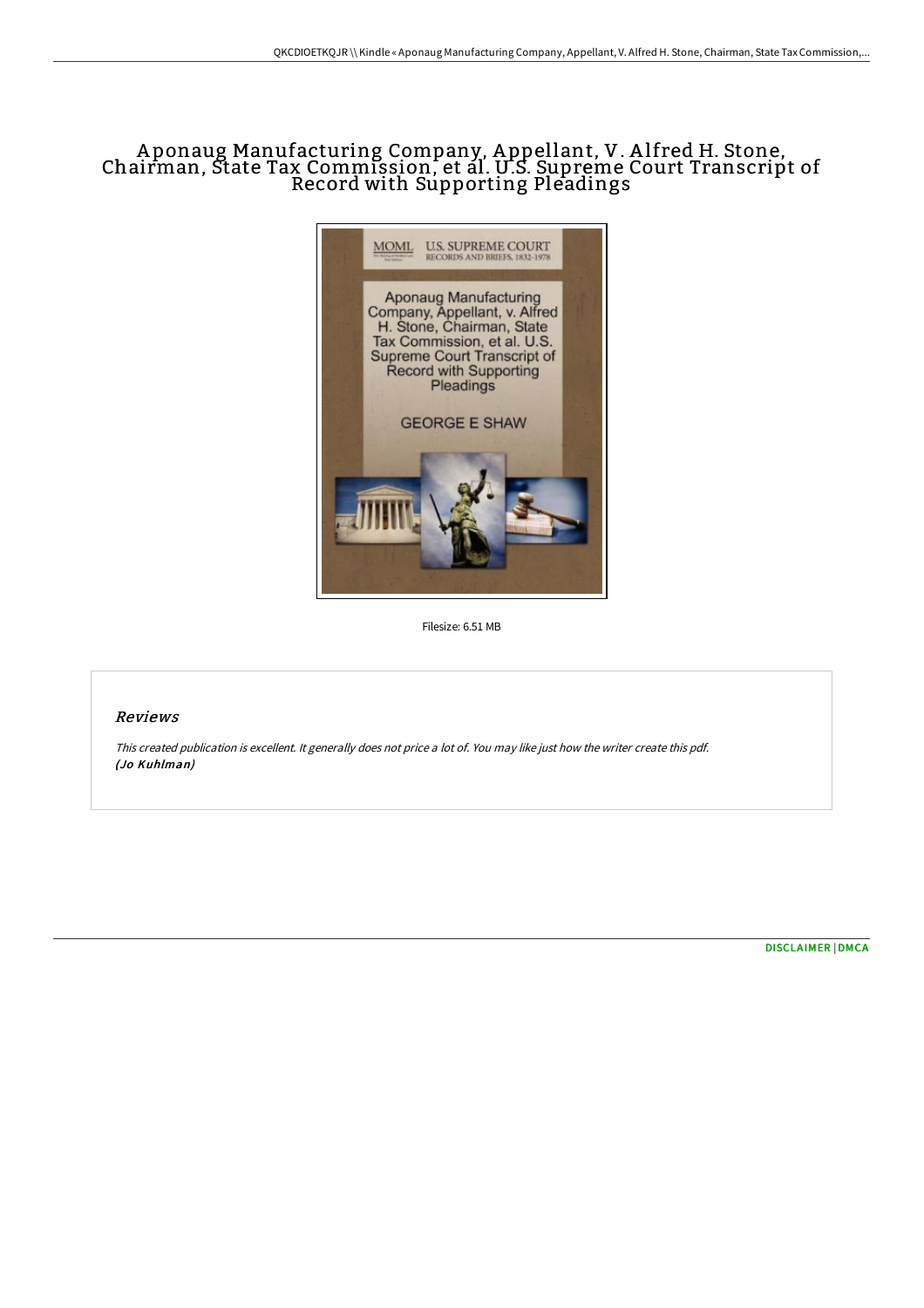## APONAUG MANUFACTURING COMPANY, APPELLANT, V. ALFRED H. STONE, CHAIRMAN, STATE TAX COMMISSION, ET AL. U.S. SUPREME COURT TRANSCRIPT OF RECORD WITH SUPPORTING PLEADINGS



To save Aponaug Manufacturing Company, Appellant, V. Alfred H. Stone, Chairman, State Tax Commission, et al. U.S. Supreme Court Transcript of Record with Supporting Pleadings eBook, remember to click the web link listed below and save the ebook or gain access to additional information that are relevant to APONAUG MANUFACTURING COMPANY, APPELLANT, V. ALFRED H. STONE, CHAIRMAN, STATE TAX COMMISSION, ET AL. U.S. SUPREME COURT TRANSCRIPT OF RECORD WITH SUPPORTING PLEADINGS book.

Gale Ecco, U.S. Supreme Court Records, United States, 2011. Paperback. Book Condition: New. 246 x 189 mm. Language: English . Brand New Book \*\*\*\*\* Print on Demand \*\*\*\*\*.The Making of Modern Law: U.S. Supreme Court Records and Briefs, 1832-1978 contains the world s most comprehensive collection of records and briefs brought before the nation s highest court by leading legal practitioners - many who later became judges and associates of the court. It includes transcripts, applications for review, motions, petitions, supplements and other official papers of the most-studied and talked-about cases, including many that resulted in landmark decisions. This collection serves the needs of students and researchers in American legal history, politics, society and government, as well as practicing attorneys. This book contains copies of all known US Supreme Court filings related to this case including any transcripts of record, briefs, petitions, motions, jurisdictional statements, and memorandum filed. This book does not contain the Court s opinion. The below data was compiled from various identification fields in the bibliographic record of this title. This data is provided as an additional tool in helping ensure edition identification: Aponaug Manufacturing Company, Appellant, v. Alfred H. Stone, Chairman, State Tax Commission, et al. Jurisdictional Statement / GEORGE E SHAW / 1941 / 626 / 314 U.S. 577 / 62 S.Ct. 131 / 86 L.Ed. 467 / 9-17-1941.

D Read Aponaug [Manufacturing](http://www.bookdirs.com/aponaug-manufacturing-company-appellant-v-alfred.html) Company, Appellant, V. Alfred H. Stone, Chairman, State Tax Commission, et al. U.S. Supreme Court Transcript of Record with Supporting Pleadings Online Download PDF Aponaug [Manufacturing](http://www.bookdirs.com/aponaug-manufacturing-company-appellant-v-alfred.html) Company, Appellant, V. Alfred H. Stone, Chairman, State Tax Commission,

et al. U.S. Supreme Court Transcript of Record with Supporting Pleadings